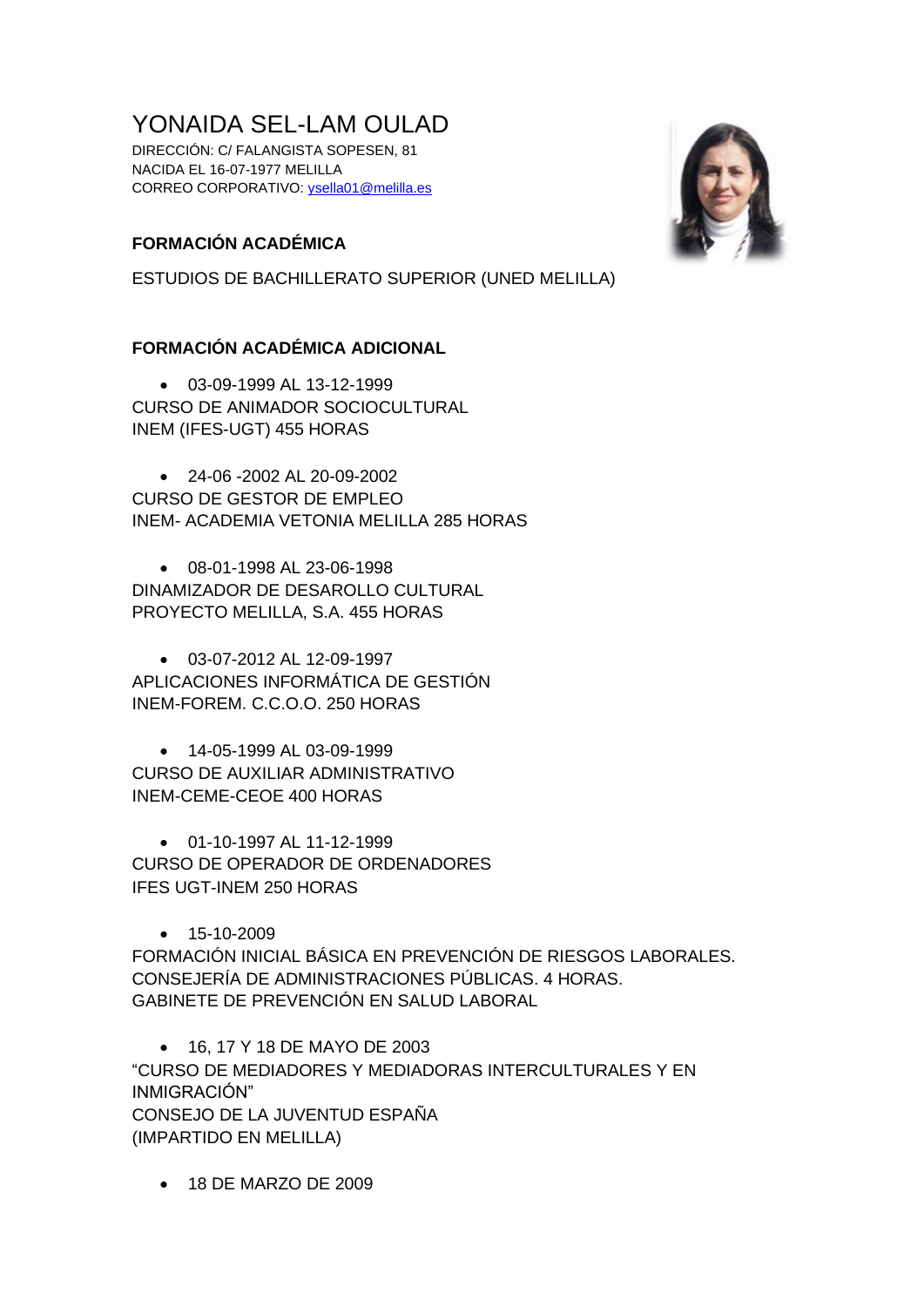II JORNADAS DE ESTUDIOS E INVESTIGACIONES SOBRE EL RIF: MIGRACIONES HISTÓRICAS Y ACTUALES. UNED MELILLA. 40 HORAS

• 27 DE ENERO DE 2018 CISEG Y CENTRO UNESCO MELILLA PONENTE EN LAS JORNADAS: "PREVENCIÓN FRENTE A LA RADICALIZACIÓN VIOLENTA DE NUESTROS MENORES"

### **IDIOMAS**

• INGLÉS MEDIO ALTO

# **HABILIDADES Y APTITUDES**

- INFORMÁTICA
- ORGANIZACIÓN DE CONFERENCIAS Y ACTIVIDADES CULTURALES A TRAVÉS DE LA ASOCIACIÓN INTERCULTURAL DE MELILLA Y OTRAS ORGANIZACIONES DE LA CIUDAD DE MELILLA

### **EXPERIENCIA LABORAL**

 $• 29 - 11 - 1999/14 - 12 - 1999$ INSTITUTO DE FORMACIÓN Y ESTUDIOS SOCIALES-UGT MELILLA (CURSO DE DERECHOS SINDICALES DE LOS TRABAJADORES)

 $\bullet$  30-12-1999/15-12-2000 PROYECTO MELILLA, S.A. MEDIADORA INTERCULTURAL

• 29-10-2003/ 13-02-2003 CLÍNICA CUESTA CASTELLÓN, C.B AUXILIAR ADMINISTRATIVO

 $\bullet$  15-11-2002/14-05-2003 CONSEJO DE LA JUVENTUD DE MELILLA AUXILIAR ADMINISTRATIVO

• 01-06-2005/14-05-2005 DELEGACIÓN DEL GOBIERNO DE MELILLA MEDIADORA SOCIAL EN EL C.E.T.I (PLANES DE EMPLEO)

• 18-12-2006/30-06-2006 y 18-12-2006/25-04-2007 CIUDAD AUTÓNOMA DE MELILLA (BOLSA DE TRABAJO) PROGRAMA DE ANIMACIÓN A LA LECTURA